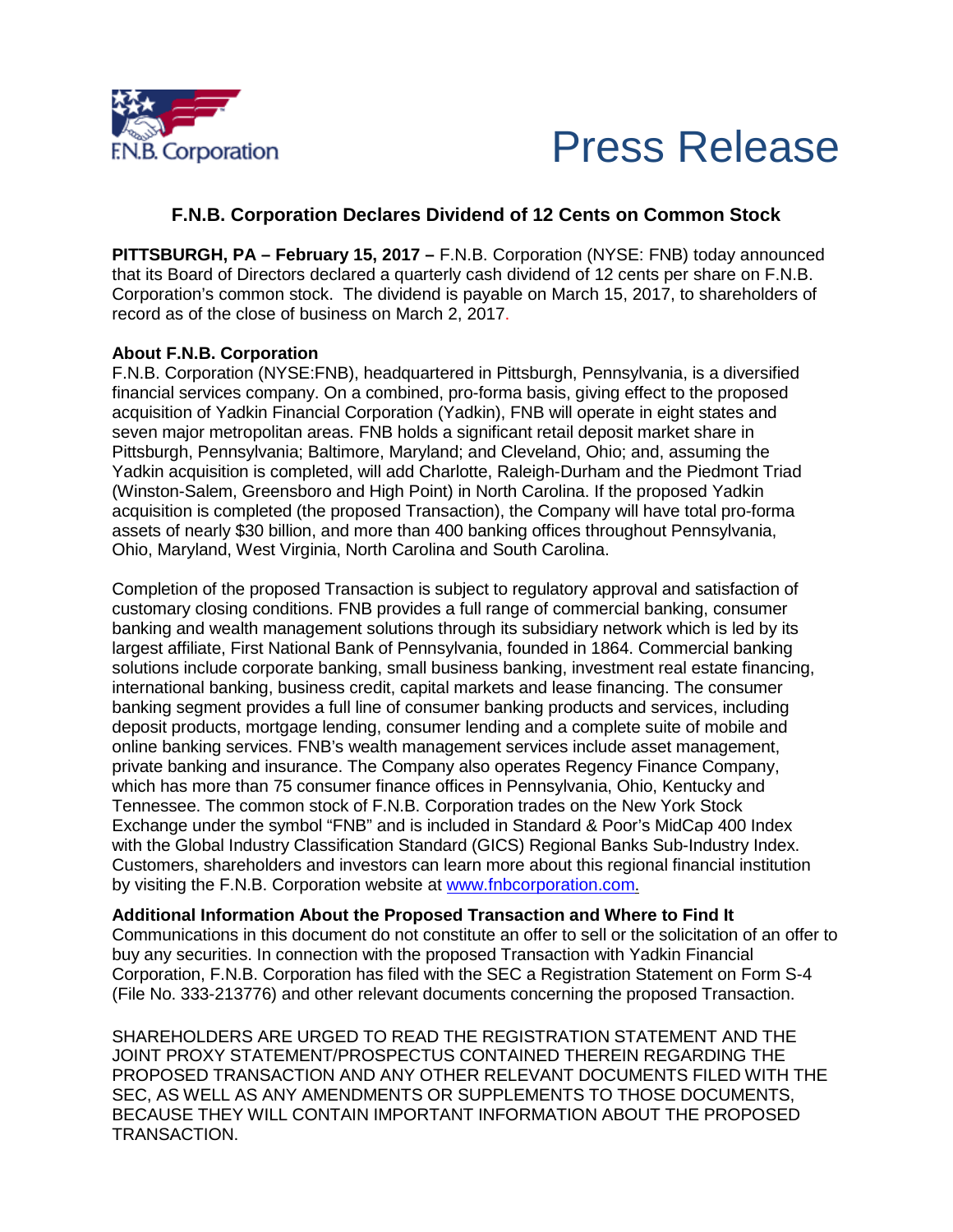The Registration Statement and other relevant materials, and any other documents F.N.B. and Yadkin have filed with the SEC, may be obtained free of charge at the SEC's internet site, http://www.sec.gov. Copies of the documents F.N.B. has filed with the SEC may be obtained, free of charge, by contacting James G. Orie, Chief Legal Officer, F.N.B. Corporation, One F.N.B. Boulevard, Hermitage, PA 16148, telephone: (724) 983-3317; and copies of the documents Yadkin has filed with the SEC may be obtained free of charge at Yadkin's website at www.yadkinbank.com.

## **Cautionary Statement Regarding Forward-Looking Information**

This document contains forward-looking statements which may contain FNB's expectations or predictions of future financial or business performance or conditions, or otherwise anticipate the closing date of the proposed Transaction. This document/communication/information may also contain certain forward-looking statements, including certain plans, goals, projections and statements about the proposed Transaction, plans relative to the proposed Transaction, objectives, expectations and intentions regarding the proposed Transaction, the expected timing of the completion of the proposed Transaction, and other statements that are not historical facts. Forward-looking statements, that do not describe historical or current facts, typically are identified by words such as, "believe", "plan", "expect", "anticipate", "intend", "outlook", "estimate", "forecast", "will", "should", "project", "goal", and other similar words and expressions. These forward-looking statements are subject to numerous assumptions, risks and uncertainties. The forward-looking statements are intended to be subject to the safe harbor provided under Section 27A of the Securities Act of 1933, Section 21E of the Securities Exchange Act of 1934, and the Private Securities Litigation Act of 1995.

In addition to factors previously disclosed in FNB's reports filed with the Securities and Exchange Commission (SEC), the following risk factors, among others, could cause actual results to differ materially from forward-looking statements or historical performance: potential risks and challenges attendant to the successful conversions of core data systems; difficulties and delays in successfully integrating the FNB and Yadkin businesses or fully realizing cost savings and other benefits; business disruption following the completion of the transaction; changes in asset quality and credit risk; changes in general economic, political or industry conditions; uncertainty in U.S. fiscal policy and monetary policy, including interest rate policies of the Federal Reserve Board (FRB); the inability to sustain revenue and earnings growth; changes in interest rates and capital markets; inflation; customer acceptance of FNB products and services; potential difficulties encountered by FNB in expanding into a new and remote geographic market; customer borrowing, repayment, investment and deposit practices; customer disintermediation; the introduction, withdrawal, success and timing of business initiatives; the inability to realize cost savings or revenues or to implement integration plans and other consequences associated with mergers, acquisitions and divestitures; the impact, extent and timing of technological changes, capital management activities, competitive pressures on product pricing and services; ability to keep pace with technological changes, including changes regarding maintaining cybersecurity; success, impact and timing of FNB's business strategies, including market acceptance of any new products or services; and implementation of FNB's banking culture, philosophy and strategies.

Additional risks include the nature, extent, timing and results of governmental and regulatory actions, examinations, reviews, reforms, regulations and interpretations, including those related to the Dodd-Frank Wall Street Reform Act and Consumer Protection Act and Basel III regulatory or capital reforms (including DFAST stress-testing protocols), as well as those involving the Office of the Comptroller of the Currency (OCC), FRB, Federal Deposit Insurance Corporation (FDIC), and Consumer Financial Protection Board (CFPB); the possibility that the proposed Transaction does not close when expected or at all because required regulatory or other approvals are not received or other conditions to the closing are not satisfied on a timely basis or